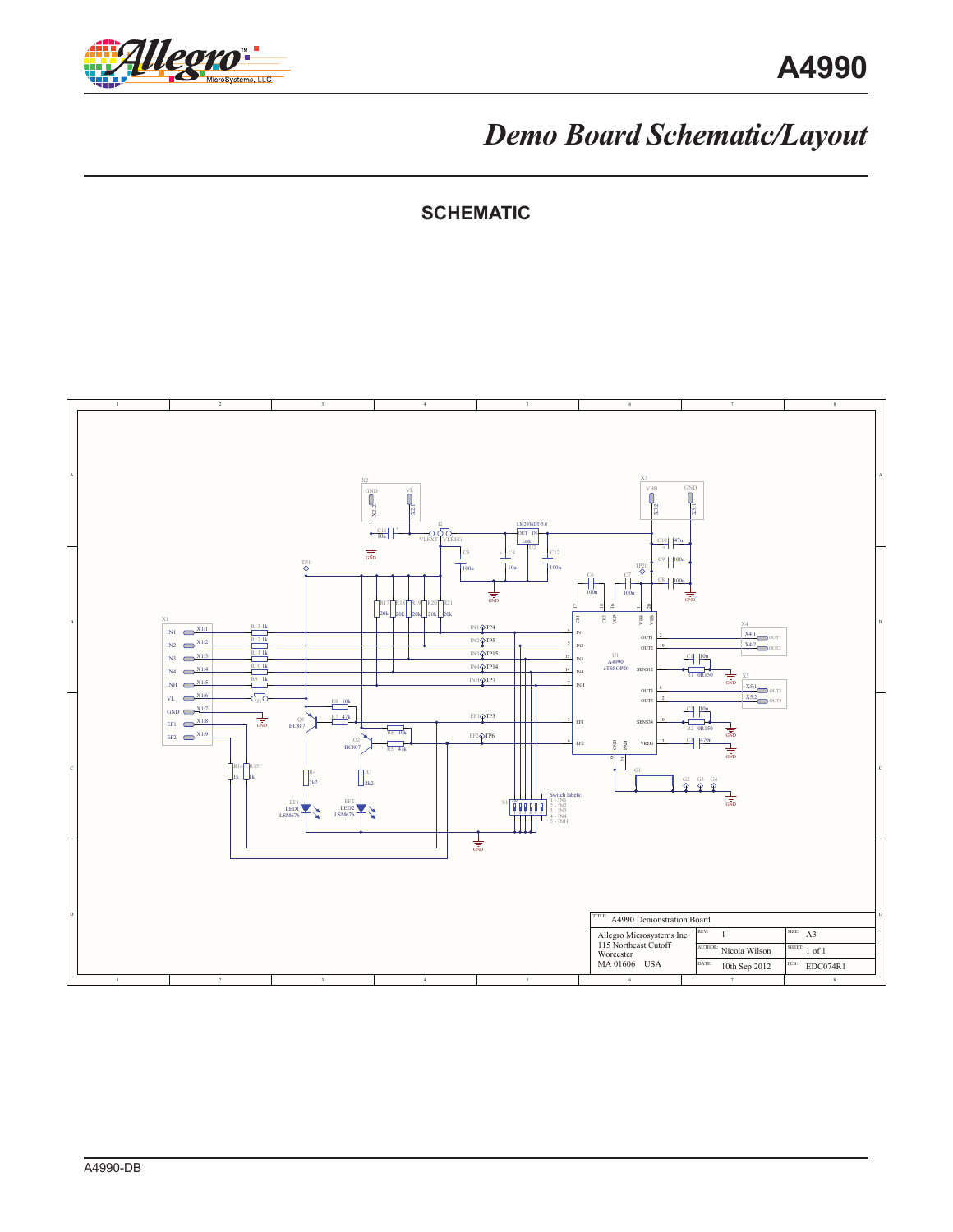## **A4990** *Demo Board Schematic/Layout*

### **LAYOUT**



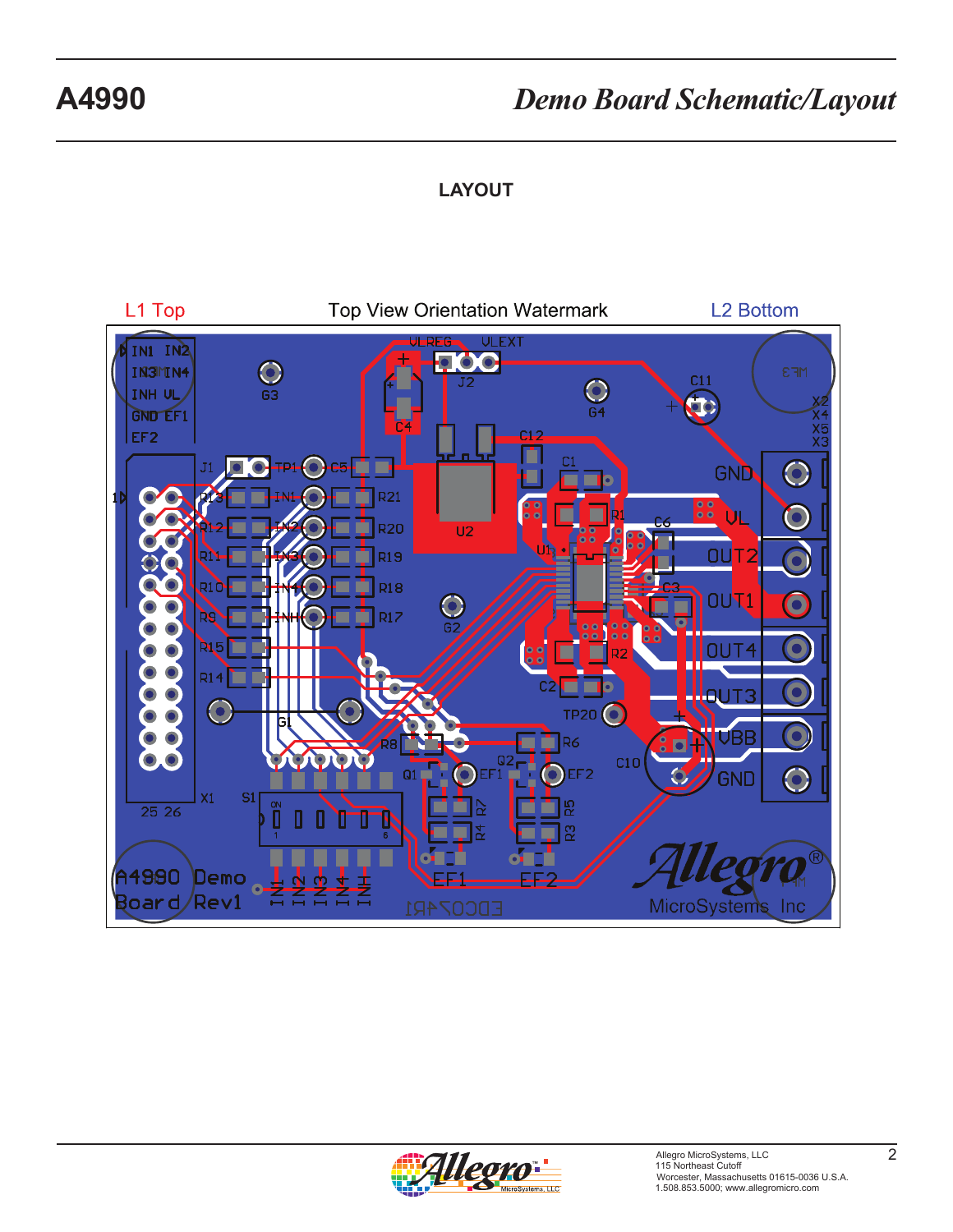## **A4990** *Demo Board Schematic/Layout*



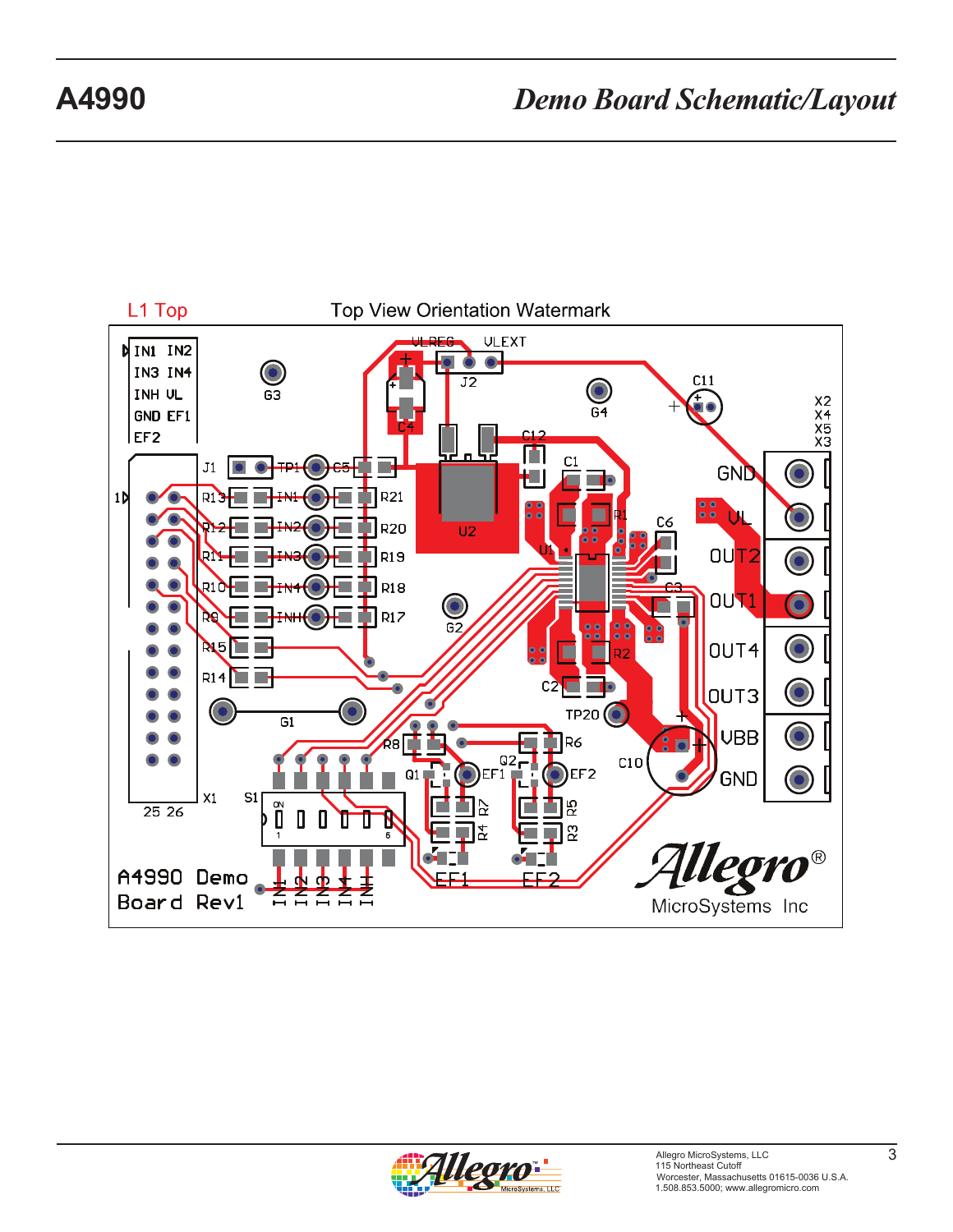

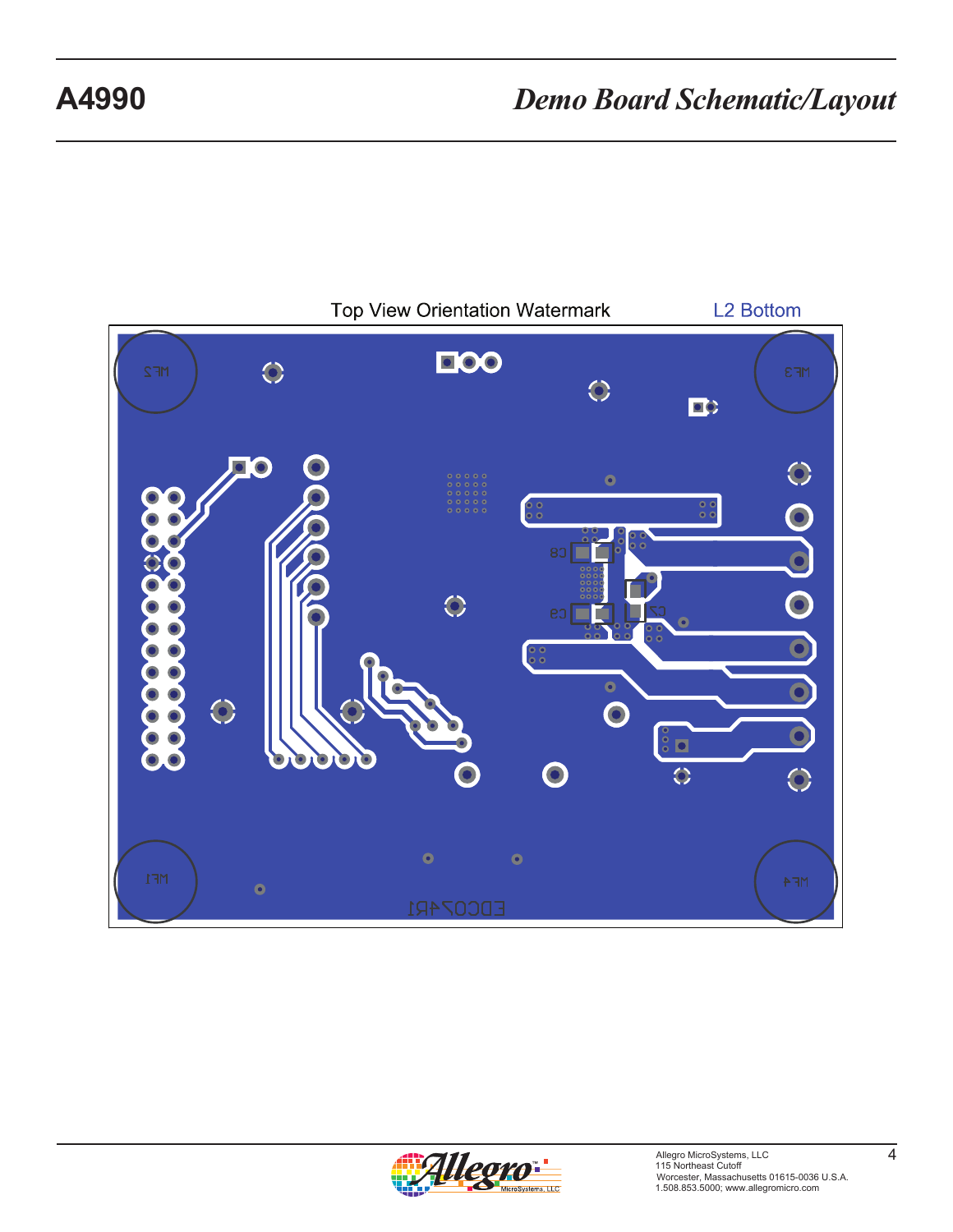

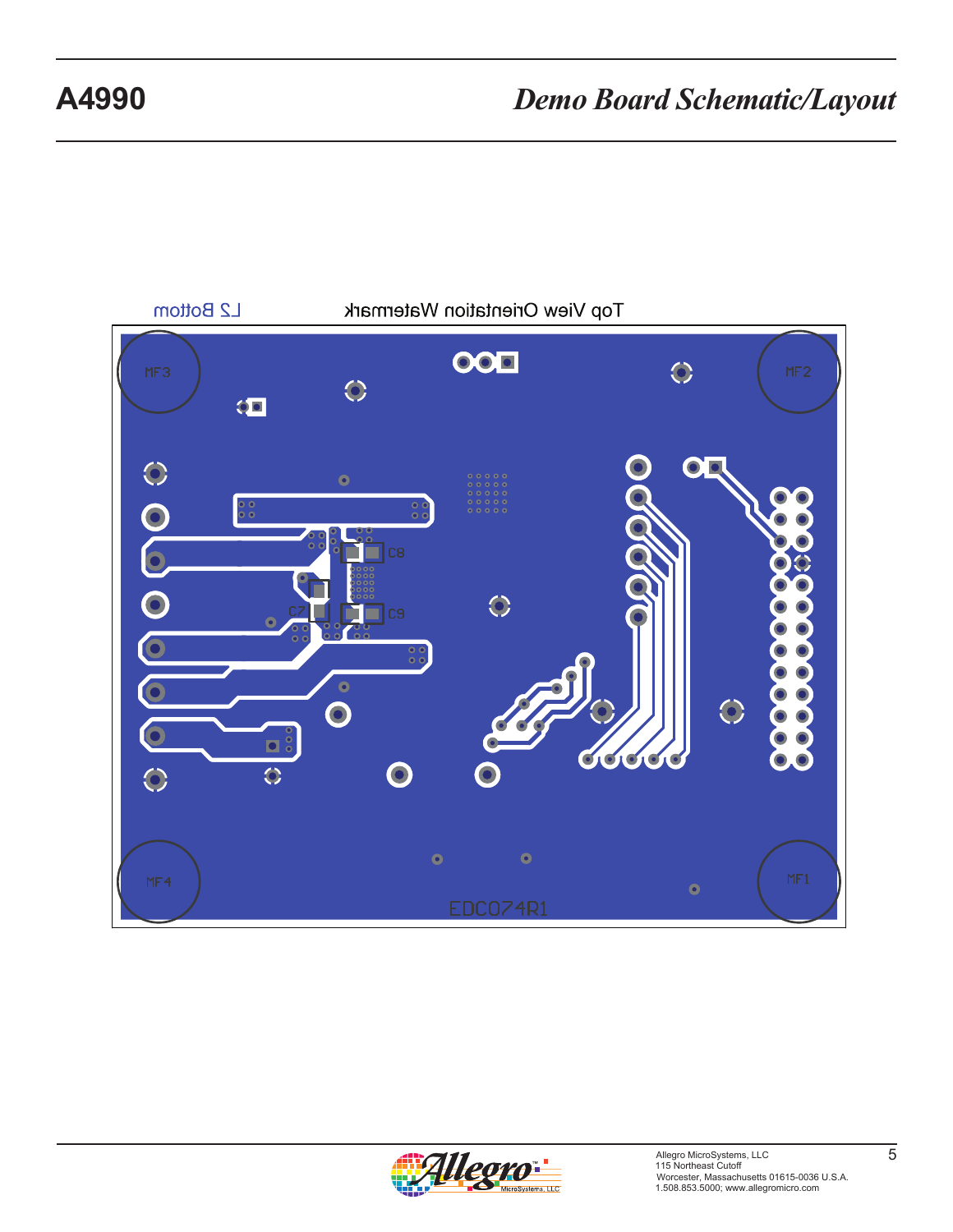# **A4990** *Demo Board Schematic/Layout*

### **BILL OF MATERIALS**

| Designator                        | Value            | Rating Tol |     | <b>Part Number</b> | Footprint                   | <b>Description</b>                    |                | Qty RS#          | <b>Farnell#</b> |
|-----------------------------------|------------------|------------|-----|--------------------|-----------------------------|---------------------------------------|----------------|------------------|-----------------|
| C1, C2                            | 10n              | $>=16V$    | X7R |                    | SM: 0805                    | Capacitor: Ceramic Chip               |                | 264-4371         |                 |
| C <sub>3</sub>                    | 470 <sub>n</sub> | $>=10V$    | X7R |                    | SM: 0805                    | Capacitor: Ceramic Chip               |                | 723-6379         |                 |
| C <sub>4</sub>                    | 10u              | $>=10V$    | 20% |                    | SM : Case B                 | Capacitor: Ceramic Chip               |                | 568-711          | 1539481         |
| C <sub>5</sub>                    | 100 <sub>n</sub> | $>=16V$    | X7R |                    | SM: 0805                    | Capacitor: Ceramic Chip               |                | 264-4416         |                 |
| C6, C7, C8, C9, C12               | 100 <sub>n</sub> | $>=50V$    | X7R |                    | SM: 0805                    | Capacitor: Ceramic Chip               |                | 264-4416         |                 |
| C10                               | 47u              | $>=50V$    | 20% |                    | TH: Dia 8mm, 3.5mm Pitch    | Capacitor : Alu Electrolytic, Radial  |                | 711-1586         |                 |
| C11                               | 10u              | $>=10V$    | 20% |                    | TH: Dia 4mm, 1.5mm Pitch    | Capacitor : Alu Electrolytic, Radial  |                | 475-8848         |                 |
| G <sub>1</sub>                    |                  |            |     |                    | TH: 1.2mm Holes, 15mm Pitch | Ground Bar: Tinned Copper Wire, 20swg |                | 355-063          |                 |
| G2, G3, G4                        |                  |            |     |                    | TH: 1mm Dia Hole            | Test Terminal : 1mm. Black            | 2              | 262-2179         |                 |
| J <sub>1</sub>                    |                  |            |     |                    | TH: SIL2, 2.54mm Pitch, 1x2 | Jumper Header: Male 2-pin             |                | 251-8086         |                 |
| J3                                |                  |            |     |                    | TH: SIL3, 2.54mm Pitch, 1x3 | Jumper Header: Male 3-pin             |                | 251-8092         |                 |
| LED1 (EF1), LED2 (EF2)            |                  |            |     | LSM676             | SM: Proprietry, 2pin        | LED: Red                              |                | 654-5919         |                 |
| MF1, MF2, MF3, MF4                |                  |            |     |                    | SM: 9.5mm Dia               | Mount : Rubber Foot                   | 4              |                  | 1165068         |
| PCB                               |                  |            |     | EDC074R1           | FR4, 2oz Cu, 2 Layer        | PCB: A4990 Demo Board                 |                |                  |                 |
| Q1, Q2                            |                  |            |     | <b>BC807</b>       | SM: SOT23                   | Transistor: PNP, 45V, 0.5A            |                | 436-7896         |                 |
| R1, R2                            | 0R150            | 0.25W      | 1%  |                    | SM: 1206                    | Resistor : Ceramic Chip               |                | 740-9160         |                 |
| R3, R4                            | 2k2              |            | 1%  |                    | SM: 0805                    | Resistor: Ceramic Chip                |                | 223-0477         |                 |
| R5, R7                            | 47k              |            | 1%  |                    | SM: 0805                    | Resistor: Ceramic Chip                |                | 223-0641         |                 |
| R6, R8                            | 10k              |            | 1%  |                    | SM: 0805                    | Resistor : Ceramic Chip               | 2              | 740-8975         |                 |
| R9, R10, R11, R12, R13, R14, R15  | 1 <sub>k</sub>   |            | 1%  |                    | SM: 0805                    | Resistor : Ceramic Chip               |                | 223-0427         |                 |
| R17, R18, R19, R20, R21           | 20k              |            | 1%  |                    | SM: 0805                    | Resistor: Ceramic Chip                | 5              | 679-1077         |                 |
| ls1                               |                  |            |     |                    | SM: DIL16                   | Switch : DIL, 8-way, Raised Actuator  |                | 702-3681         |                 |
| TP1, TP3 (EF1), TP4 (IN1), TP5    |                  |            |     |                    |                             |                                       |                |                  |                 |
| (IN2), TP6 (EF2), TP7 (INH), TP14 |                  |            |     |                    | TH: 1mm Dia Hole            | Test Terminal: 1mm, Red               | 9              | 262-2185         |                 |
| (IN4), TP15 (IN3), TP20           |                  |            |     |                    |                             |                                       |                |                  |                 |
| U1                                |                  |            |     | A4990LP            | SM: eTSSOP20                | Device : Allegro Motor Driver         |                |                  |                 |
| U <sub>2</sub>                    |                  |            |     | LM2936DT-5.0       | SM: DPAK                    | Voltage Regulator: 5V                 |                | 535-8837 1286864 |                 |
| $x_1$                             |                  |            |     |                    | TH: 2.54mm Pitch, 2x13      | Connector: IDC 26-way Male Header     |                | 542-8835         |                 |
| X2, X3, X4, X5                    |                  |            |     |                    | TH: 5.08mm (200mils) Pitch  | Screw Terminal: 2-way, 200mil Pitch   | 4              | 425-8720         |                 |
| [JMP SHORT]                       |                  |            |     |                    |                             | Jumper Short, Red                     | $\overline{2}$ | 251-8531         |                 |
| [ESDBAG 4x6]                      |                  |            |     |                    |                             | ESD Bag: 102x153mm (4x6")             |                | 182-8809         |                 |